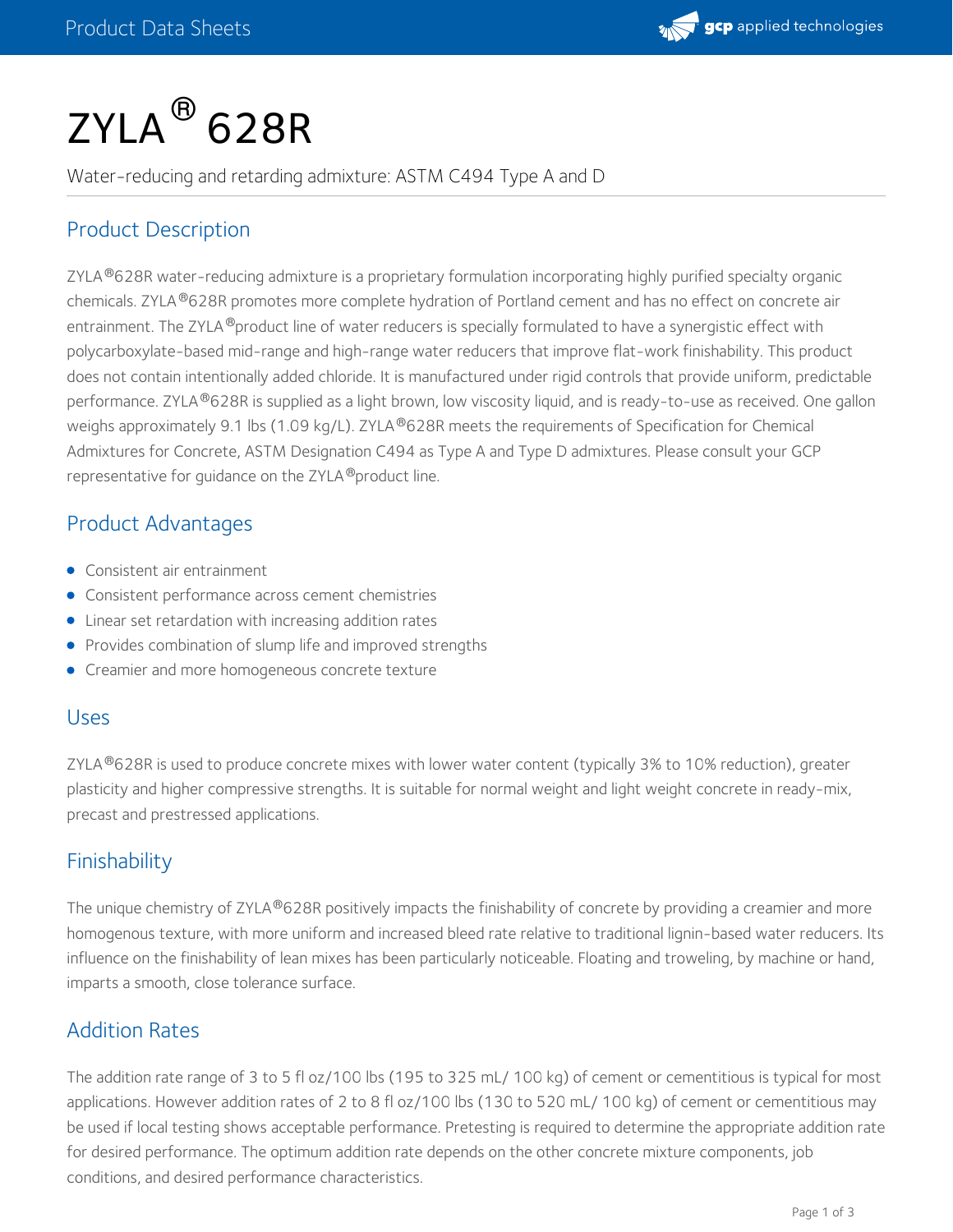

## Compatibility with Other Admixtures and Batch Sequencing

ZYLA $^{\circledR}$ 628R is compatible with most GCP admixtures as long as they are added separately to the concrete mix, usually through the water holding tank discharge line. In general, it is recommended that the product be added to the concrete mix near the end of the batch sequence for optimum performance. Different sequencing may be used if local testing shows better performance. Please see GCP Technical Bulletin TB-0110, Admixture Dispenser Discharge Line Location *and Sequencing for Concrete Batching Operations* for further recommendations. ZYLA®628R should not come in contact with any other admixture before or during the batching process.

Pretesting of the concrete mix should be performed before use, and as conditions and materials change in order to assure compatibility, and to optimize dosage rates, addition times in the batch sequencing and concrete performance. For concrete that requires air entrainment, the use of an ASTM C260 air-entraining agent (such as DARAVAIR $^\circled*$ or DAREX®product lines) is recommended to provide suitable air void parameters for freeze-thaw resistance. Please consult your GCP representative for guidance.

## Packaging & Handling

ZYLA $^{\circledR}$ 628R is available in bulk, delivered by metered tank trucks, in 275 gal (1,040 L) totes, and in 55 gal (210 L) drums. It will freeze at about 23.7°F (-4.6°C), but will be completely uniform after thawing and thorough agitation.

#### Dispensing Equipment

A complete line of accurate, automatic dispensing equipment is available. ZYLA®628R may be introduced to the concrete mix through the water holding tank discharge line. The ZYLA®product line is formulated to be free of sediment.

## Specifications

Concrete shall be designed in accordance with Standard Recommended Practice for Selecting Proportions for Concrete, ACI 211.

The water-reducing admixture shall be ZYLA®628R, as manufactured by GCP Applied Technologies, or equal. The admixture shall not contain calcium chloride as a functional ingredient. ZYLA®628R will not promote corrosion of reinforcing steel embedded in concrete. It shall be used in strict accordance with the manufacturers' recommendations. The admixture shall comply with ASTM Designation C494, Type A water-reducing and Type D water-reducing and retarding admixtures. Certification of compliance shall be made available on request.

The admixture shall be delivered as a ready-to-use liquid product and shall require no mixing at the batching plant or job site.